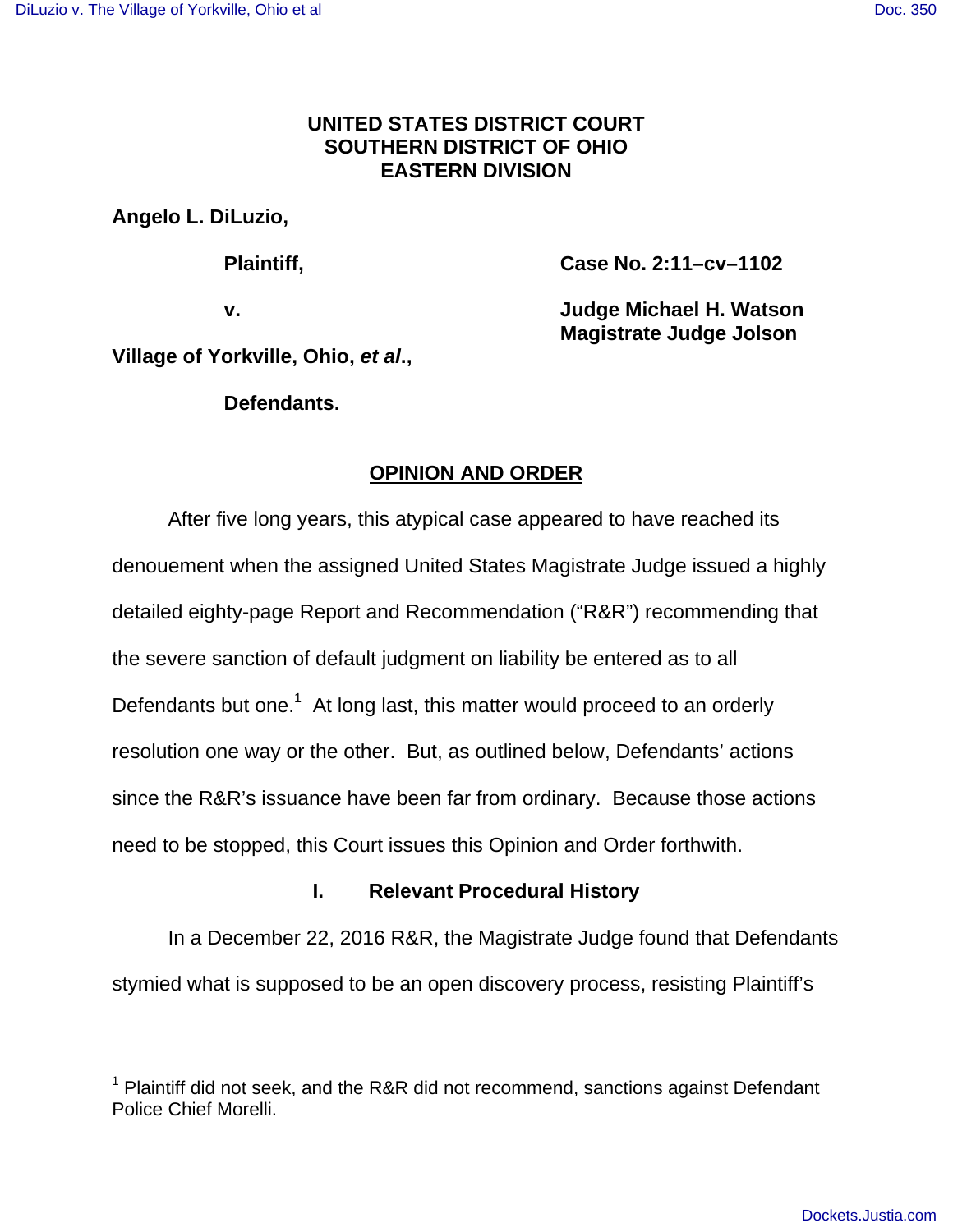and the Court's repeated efforts to obtain discovery on critical issues. R&R 78– 79, ECF No. 334. The Magistrate Judge found that Defendants' conduct included destroying or losing documents, withholding or unreasonably delaying productions, and fabricating evidence. Id. Thus, the Magistrate Judge recommended default judgment on liability. Id. at 79. In addition, the Magistrate Judge ordered that Defendants and their counsel to pay jointly and severally the reasonable expenses, including attorney's fees, incurred in connection with Plaintiff's Motion for Sanctions. Id.

Although Defendants moved for reconsideration predictably, ECF No. 334, their actions thereafter could not have been predicted. Despite supplemental discovery having been closed for some seven months, Defendants took it upon themselves to reopen that process, seeking to obtain documents in an alleged effort to right the wrongs addressed in the R&R. In their counsel's words, they sought to "eliminate . . . the prejudice [Plaintiff has] suffered as a consequence of the failure to produce" evidence. Transcript 5–6, ECF No. 347. In response to this unusual turn of events, Plaintiff filed a motion, ECF No. 341, and the Magistrate Judge held a conference on the record. Transcript, ECF No. 347.

Case No. 2:11–cv–1102 Page 2 of 10 That conference occurred at 8:00 a.m. on February 23, 2017. Order, ECF No. 344. Defendants' counsel acknowledged that discovery was closed and sought "retroactive[ ]" permission for discovery that might cure Plaintiff's prejudice. Id. at 6. During the conference and in an Order following the conference, the Magistrate Judge made clear that "no discovery is permitted at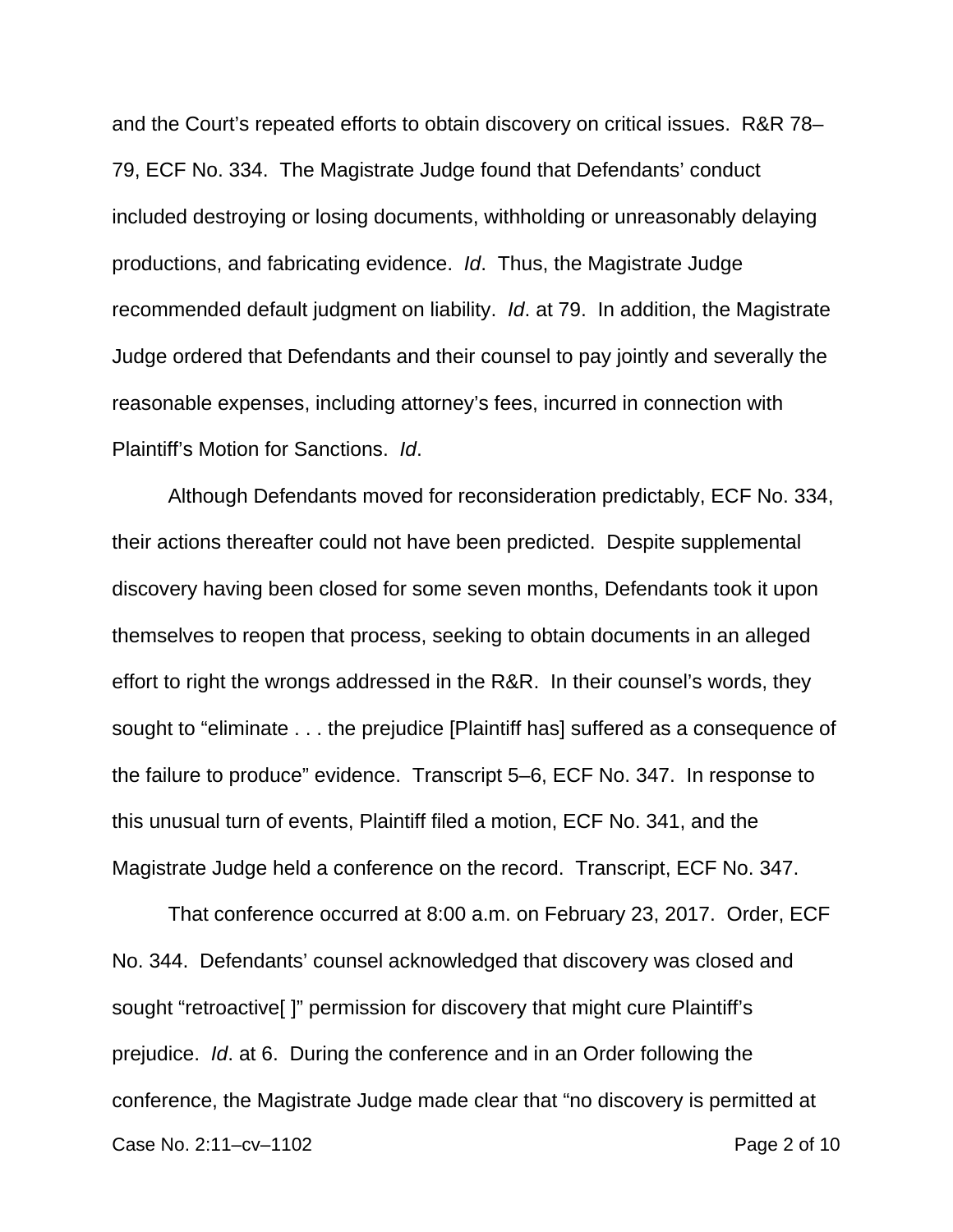this juncture," and the parties were prohibited from engaging in any discovery "without first obtaining leave of Court." Id at 1.

The very same day, at 4:47 p.m., Defendants filed their Reply in support of their Motion for Reconsideration. Reply, ECF No. 345. In addition to making a number of new arguments, Defendants acted in defiance of the Magistrate Judge's Order by relying on the discovery their counsel engaged in unilaterally long after the deadline without leave of Court. Id. at 10. To that end, Defendants attached three new affidavits they claim support their positions concerning the new discovery. Id.; Reply Exh. 1–3, ECF Nos. 345-1, 345-2, 345-3.

The following day, on February 24, 2017, although Defendants filed a Notice that they had withdrawn the subpoenas, ECF No. 346, they filed a Motion to Re-Open Discovery to "reconstruct" evidence the Magistrate Judge had determined was lost or destroyed, Reply, ECF No. 348, and a Motion for Leave to File a Supplement to their Reply related to the unilateral discovery they conducted, ECF No. 349. In the plainest of terms, Defendants are seeking a "do over." They acknowledge improper conduct—even explaining that Defendants' former counsel "lost his position as an equity shareholder in the firm where he worked for twenty-five years" related to the discovery in this case, ECF No. 345 at 24, n.4. Yet, they allege new counsel within the same firm should be able to rewind this case because then, they claim, all will be remedied with the Court and Plaintiff. It is that precise approach, acting with impunity, that prompted the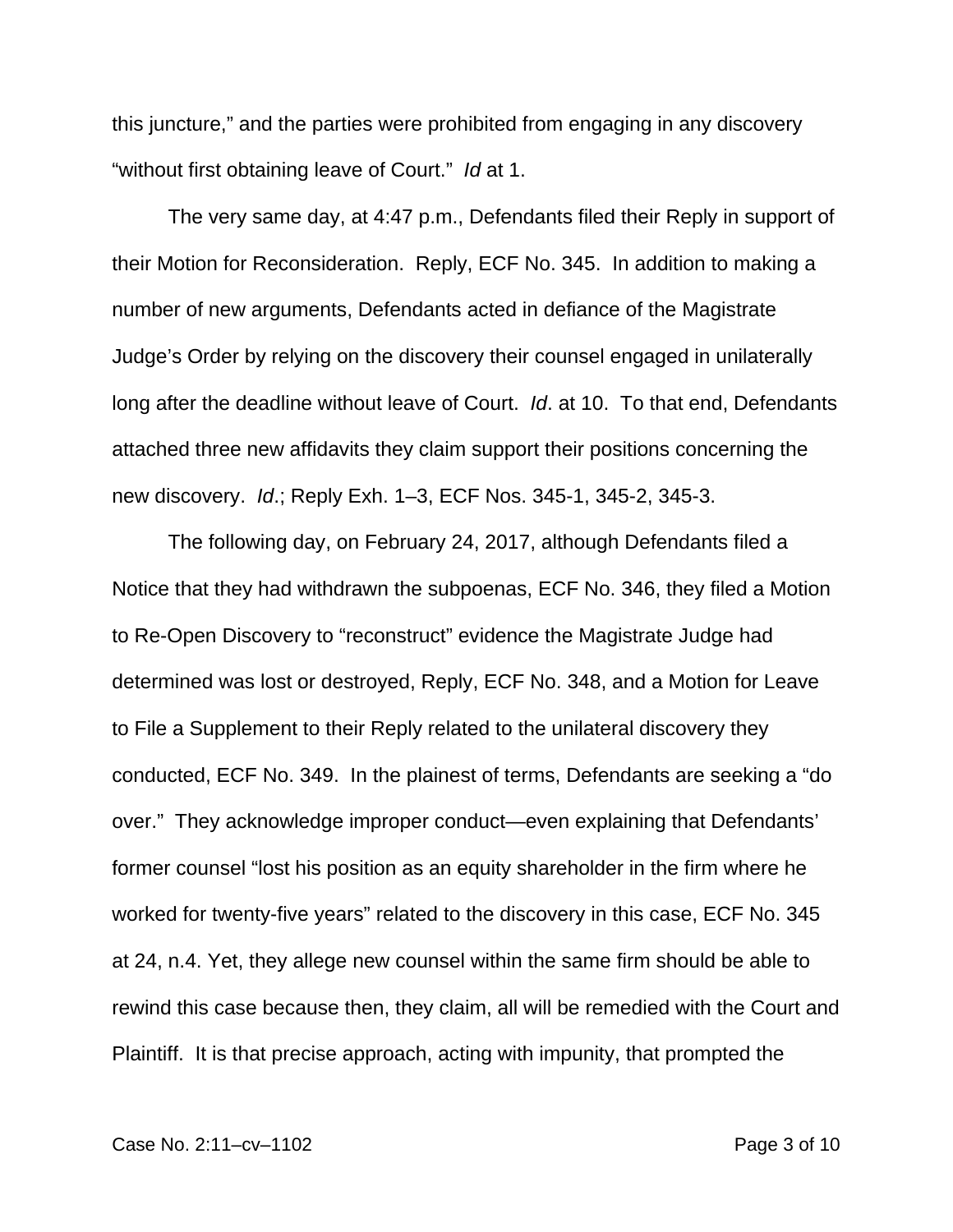Magistrate Judge's R&R. Put simply, the rules that govern practice and equal justice for all in this Court allow no do over here.

 Naturally, Plaintiff's counsel called the Court to inform it that he would be filing responses to the pending Motions.

## **II. Discussion**

Far from needing Plaintiff's responses, this Court is prepared to act without delay by finding in Plaintiff's favor. The behavior of Defendants and their counsel has gone on long enough, and it ends today. Stated simply, this Court has inherent power to manage its own docket, and it will not allow Defendants to derail this action any further.

When a party timely objects to a report and recommendation, the reviewing District Judge "shall make a de novo determination of those portions of the report or specified proposed findings or recommendations to which objection is made." 28 U.S.C. § 636(b)(1). See also Fed. R. Civ. P. 72(b)(3) ("The district judge must determine de novo any part of the magistrate judge's disposition that has been properly objected to"). The reviewing District Judge "may accept, reject, or modify, in whole or in part, the findings or recommendations made by the magistrate judge." 28 U.S.C. § 636(b)(1).

Case No. 2:11–cv–1102 **Page 4 of 10**  In the eighty-page R&R, the Magistrate Judge carefully detailed the factual allegations, claims, and procedural history in this case. In doing so, she specifically described "Defendants' repeated and concerted efforts to avoid discovery includ[ing], but [ ] not limited to, fabrication, untruthful and evasive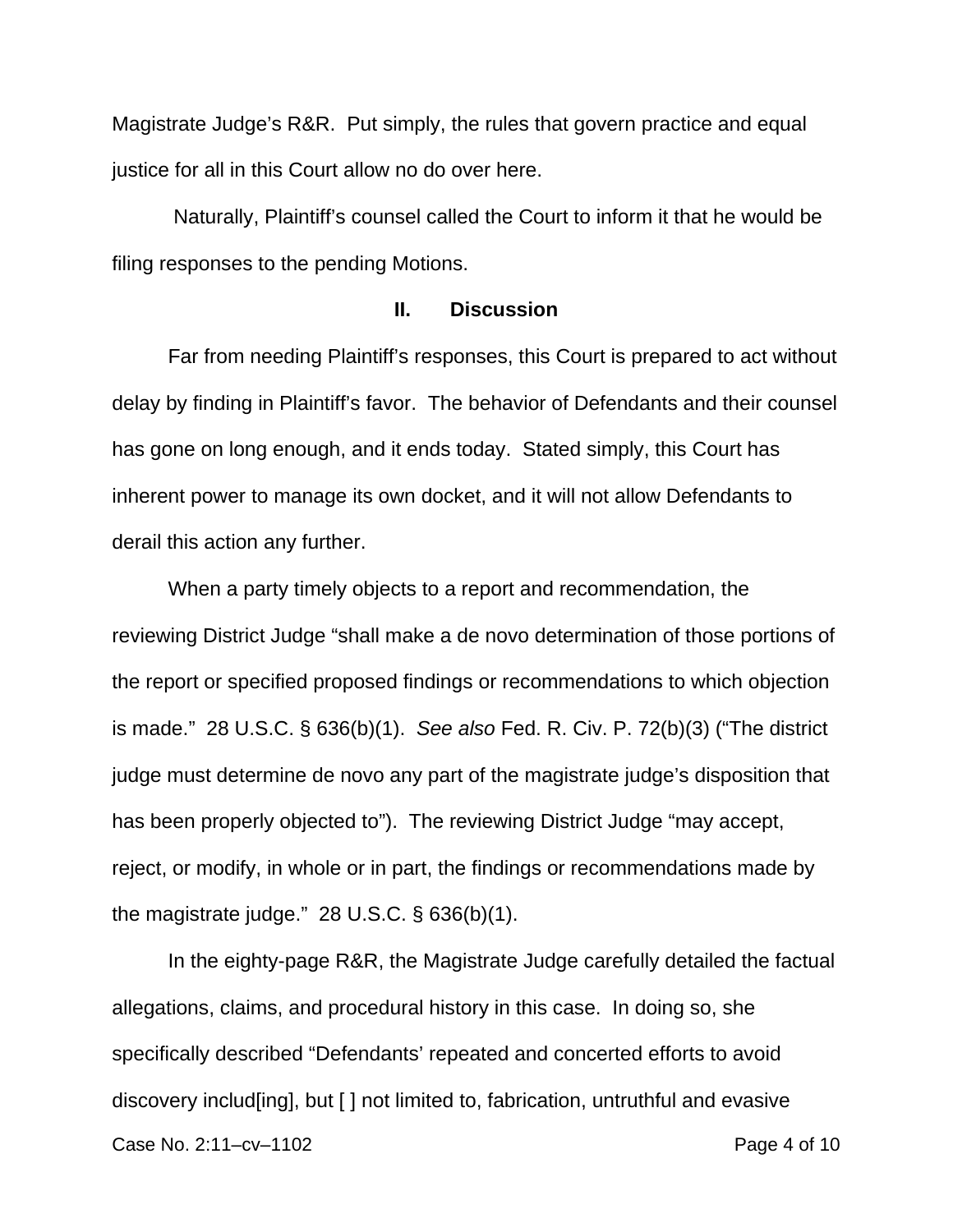testimony, 'missing' and destroyed documents, unjustified delay, and baseless objections." R&R 51, ECF No. 326. The Magistrate Judge concluded that these discovery abuses prejudiced Plaintiff, that Defendants were sufficiently warned that their failure to cooperate in discovery could lead to default judgment, and that sanctions less drastic than default judgment could not remedy Plaintiff's prejudice. Id. at 60–66.

 This Court agrees. While Defendants assert a number of objections to the Magistrate Judge's conclusions, the Court concludes that the record amply supports the Magistrate Judge's findings. The well-reasoned R&R reviewed the record thoroughly, analyzed the applicable law accurately, and recommended appropriate sanctions in accordance with the law and specific facts in this case. Accordingly, the R&R is **ADOPTED and AFFIRMED**. To the extent they warrant any mention, Defendants' arguments are addressed briefly as follows.

#### **A. Bad Faith and Procedural Propriety**

Defendants argue that while they may have made mistakes in discovery, they did not act in bad faith. The Court finds this argument wholly unpersuasive for the reasons detailed by the Magistrate Judge, see R&R 51–60, ECF No. 326, which the Court adopts and incorporates herein.

Case No. 2:11–cv–1102 Page 5 of 10 Defendants also contend that the R&R is "procedurally improper" because it improperly imputes certain wrongdoing against Mayor DeFilippo, who is now deceased, and former Fire Chief Klubert. The Court disagrees. As Plaintiff points out, Resp. 50, ECF No. 340, the discovery requests were directed to all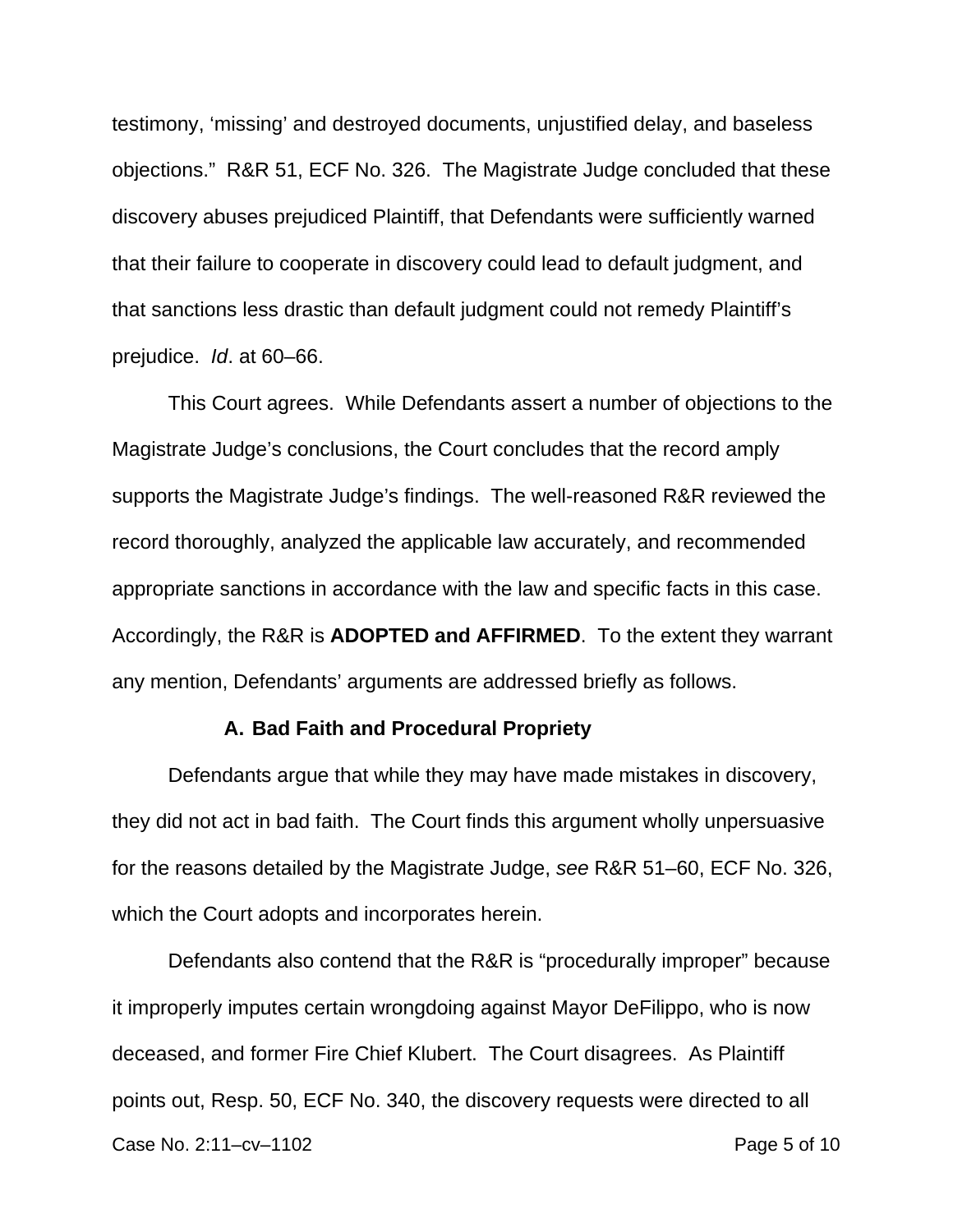Defendants as were the Court's orders regarding discovery. Moreover, counsel for Defendants, acting on behalf of Mayor DeFilipppo and Fire Chief Klubert, and Mayor Closser, chosen by Defendants as their representative, personally participated in discovery abuses and violated discovery orders. For these reasons, the Court finds that the R&R properly recommended sanctions against Mayor DeFilipppo and Fire Chief Klubert.

#### **B. Adequate Warning and Prejudice**

 Defendants further complain that they were not "sufficiently warned" that their discovery abuses could lead to sanctions and were not provided an opportunity to cure their failures. This argument is disingenuous and directly contradicts the extensive discovery conferences, hearings, and orders in this case. See R&R 62–63, ECF No. 326.

Case No. 2:11–cv–1102 Page 6 of 10 Defendants further insist that their behavior in discovery did not prejudice Plaintiff, contending that any missing evidence relates to a non-party witness and is irrelevant to the elements of Plaintiff's claims. The Court disagrees. The records reflecting who transported Plaintiff to the hospital on the night of the fire, i.e., the "run sheets," may have shown that Plaintiff "was unnecessarily removed from the scene and that Fire Chief Klubert's judgment was impaired the night of the fire due to his intoxication." R&R 61, ECF No. 326. While Defendants argue at length that the missing or destroyed records of the Back Room Club involving Valerie Klubert's embezzlement relate to an ancillary issue, "[c]redibility means everything in" this case. R&R 65, ECF No. 326 (detailing the importance of Ms.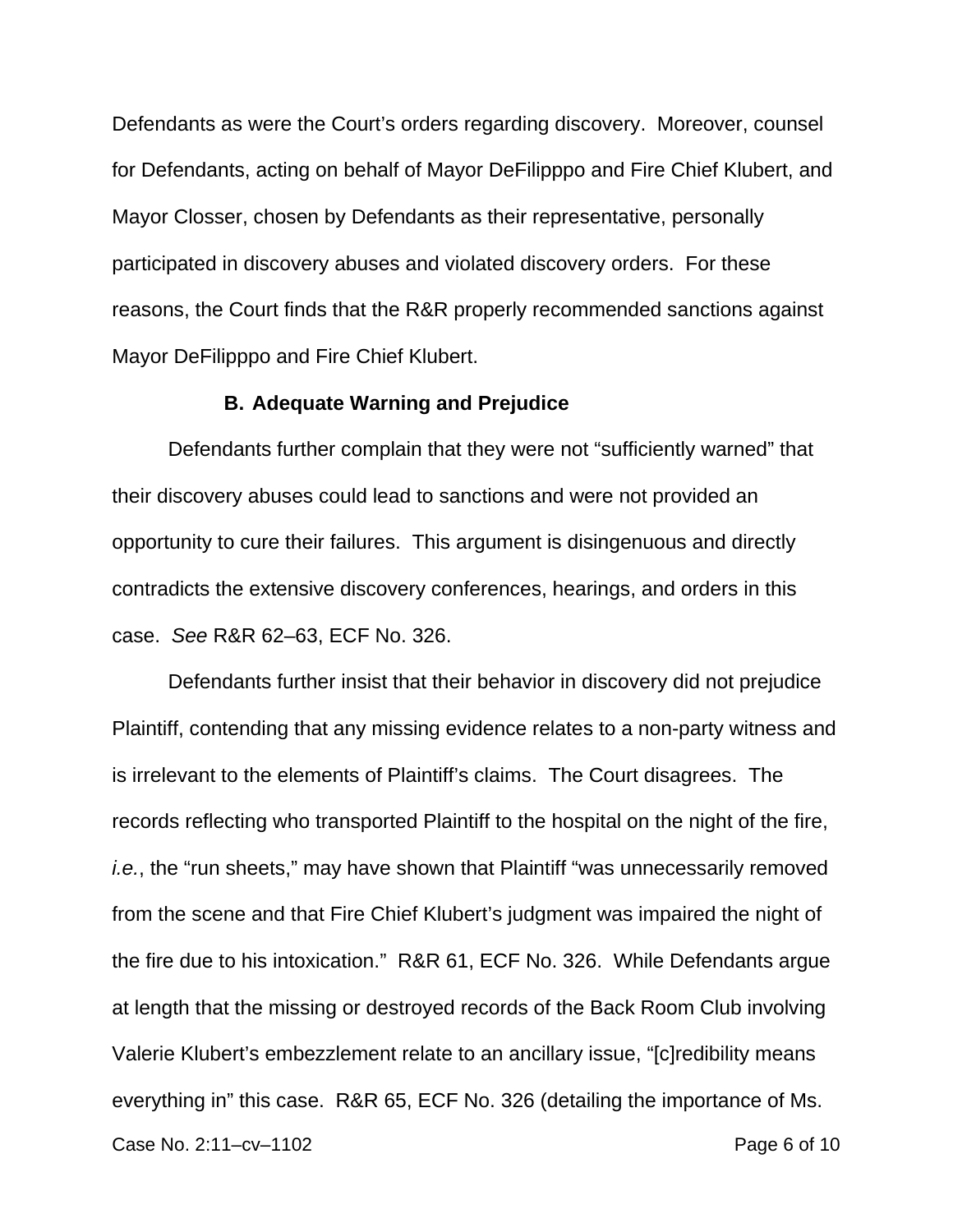Klubert's credibility and the interplay between her and Defendants). Cf. 6th Cir. Opin. 2, ECF No. 168 (summarizing the factual background and noting, inter alia, that Plaintiff's buildings "caught fire under suspicious circumstances" and that Fire Chief Klubert and Mayor DeFilippo decided "to demolish a portion of one of the burned buildings immediately, without any inspection or formal decision on the need for demolition").

## **C. Belated, Unauthorized Efforts to "Cure" the Prejudice**

 Notably, Defendants' current attempts to "cure" this prejudice belie their insistence that the prejudice is non-existent or minimal and further underscore the continued course of improper conduct in discovery. Defendants' issuance of the subpoena is wholly inappropriate and directly contrary to the Court's orders. Notwithstanding defense counsel's representations at the conference on February 23, 2017, and his purported withdrawal of the subpoenas and return of the records, Defendants continue to rely on this improper behavior in objecting to the R&R. Permitting Defendants to conduct discovery they previously should have conducted simply rewards Defendants for their repeated discovery abuses. For these reasons, Defendants' reliance on their current discovery efforts in their Reply is unpersuasive.

### **D. Attorney's Fees and Costs**

Case No. 2:11–cv–1102 Page 7 of 10 Finally, Defendants contend that an award of attorney's fees and costs is not justified here. However, because Defendants acted in bad faith for the reasons discussed supra and articulated in the R&R, an award of attorney's fees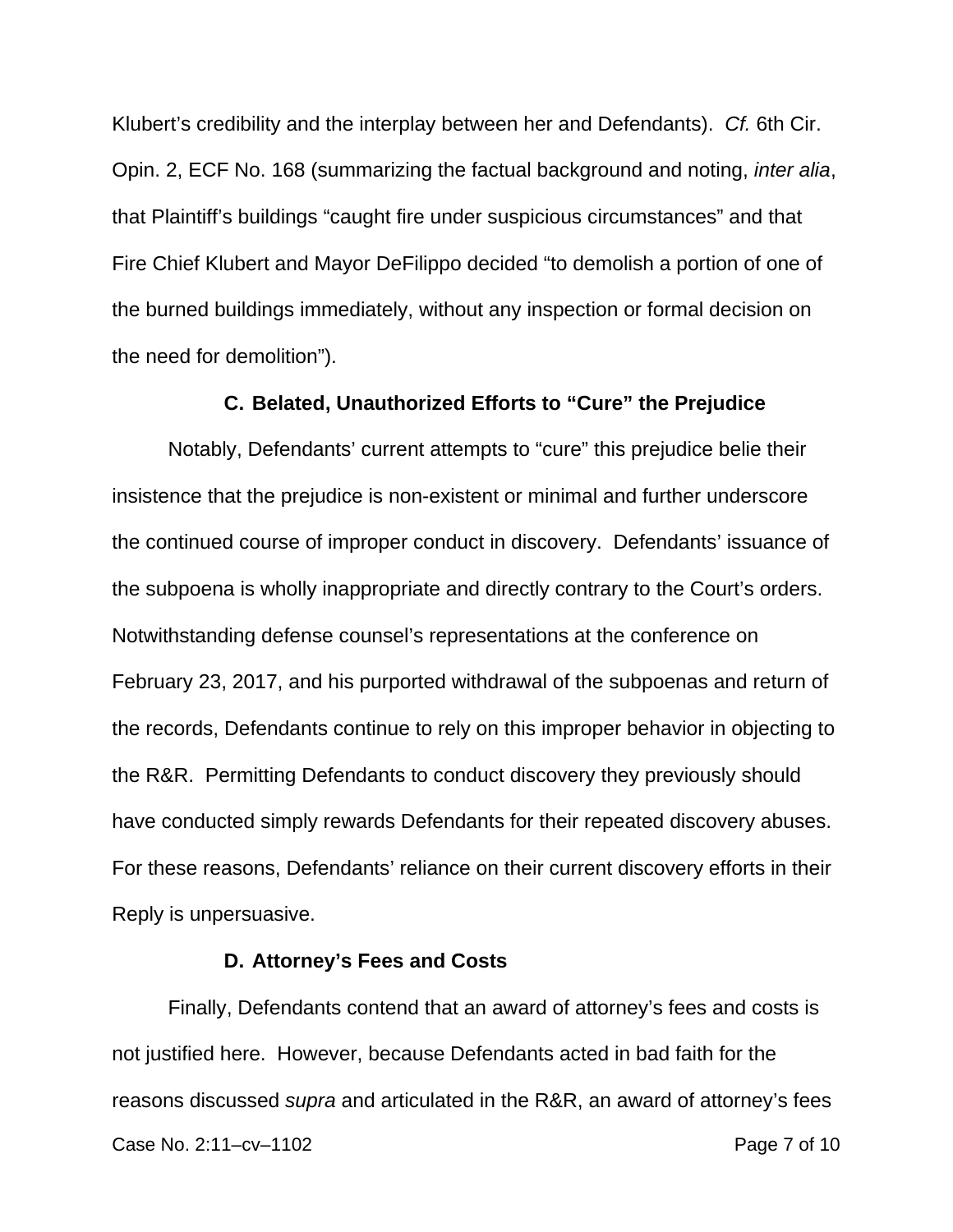and costs, jointly and severally against Defendants and their counsel, is appropriate.

Defendants and their counsel are **ORDERED** to pay jointly and severally the reasonable expenses, including attorney's fees, incurred in connection with Plaintiff's Motion for Sanctions, ECF No. 241. Plaintiff is **ORDERED** to file an itemized list of such expenses and fees no later than March 31, 2017. Defendants' response is due within twenty-one days after the filing of Plaintiff's fees and expenses. Plaintiff may reply within fourteen days after the filing of Defendants' response.

## **E. Oral Argument**

For the first time in their Reply, Defendants request oral argument. Reply 1, 25, ECF No. 345. This Court's Local Rules provide that the Undersigned may grant oral argument "if oral argument is deemed to be essential to the fair resolution of the case because of its public importance or the complexity of the factual or legal issues presented[.]" S.D. Ohio Civ. R. 7.1(b)(2). It is within this Court's discretion to grant or deny a request for oral argument. Gruenbaum v. Werner Enter., Inc., No. 09–cv–1041, 2011 WL 563912, at \*2 (S.D. Ohio Feb. 2, 2011). Having reviewed the R&R, objections, and related briefing, the Court concludes oral argument will not be helpful and is not essential to the fair resolution of the case. Defendants' request for oral argument is therefore **DENIED**.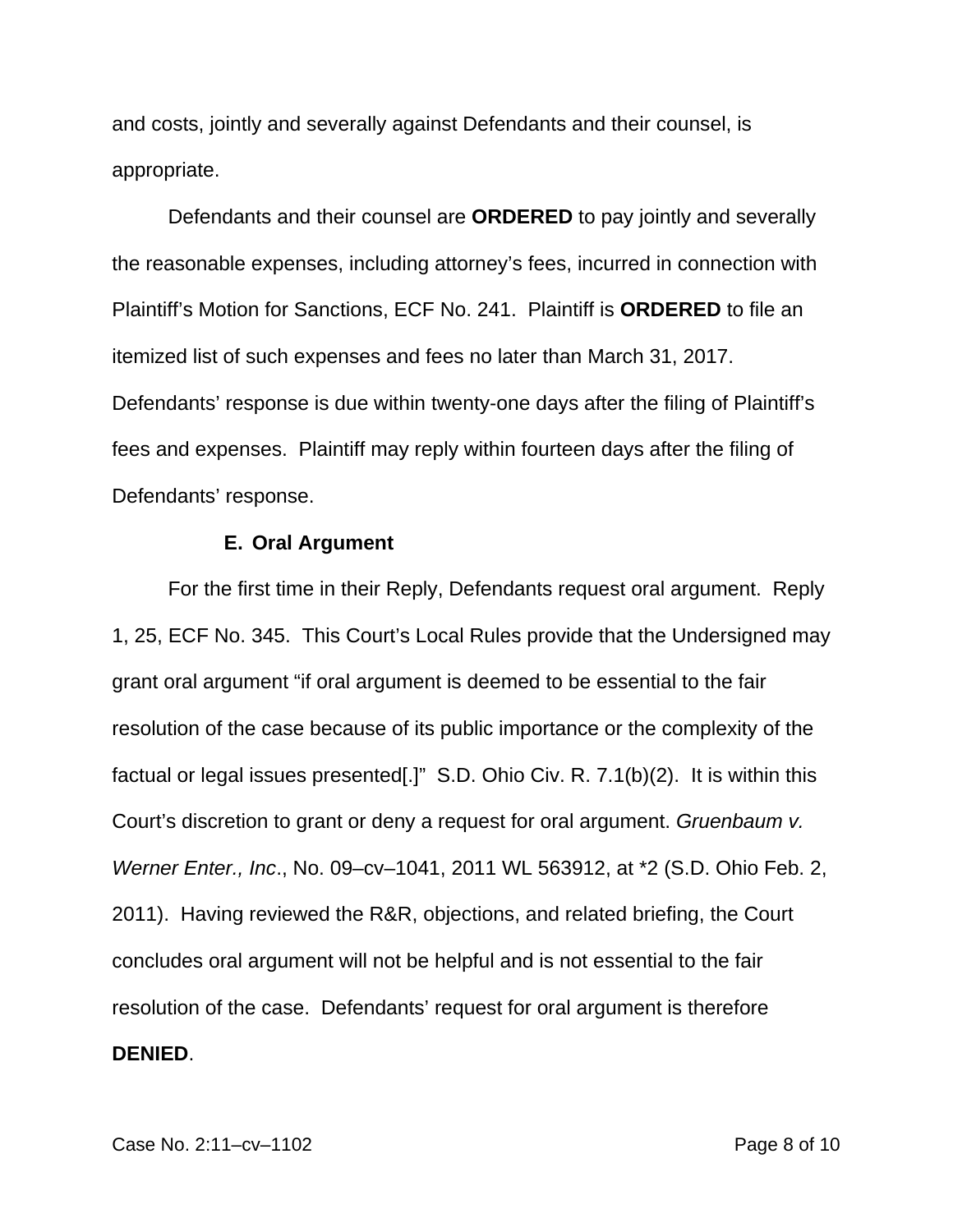### **III. Conclusion**

 For the reasons set forth above, the R&R is **ADOPTED and AFFIRMED**. Accordingly, Plaintiff's Motion for Sanctions, ECF No. 241, is **GRANTED**, and it is **ORDERED** that default judgment be entered as to all Defendants, with the exception of Police Chief Morelli. Therefore, the Motion for Reconsideration, ECF No. 334, the Motion to Re-Open Discovery, ECF No. 348, and the Motion for Leave to Supplement the Reply, ECF No. 349, are **DENIED**.

Further, Defendants and their counsel are **ORDERED** to pay jointly and severally the reasonable expenses, including attorney's fees, incurred in connection with Plaintiff's Motion for Sanctions, ECF No. 241. Plaintiff is **ORDERED** to file an itemized list of such expenses and fees no later than March 31, 2017. Defendants' response is due within twenty-one days after the filing of Plaintiff's fees and expenses. Plaintiff may reply within fourteen days after the filing of Defendants' response.

 At the upcoming **STATUS CONFERENCE** on **March 8, 2017, at 2:00 p.m.**, this Court shall set a trial date for Police Chief Morelli on liability, a trial date for the Village Defendants on damages, and a hearing date for attorney's fees. Counsel shall be prepared to address which of the multiple pending motions are now moot based on the procedural posture.

 The Clerk is **DIRECTED** to terminate ECF Nos. 241, 326, 334, 348, and 349 from the Court's pending motions list.